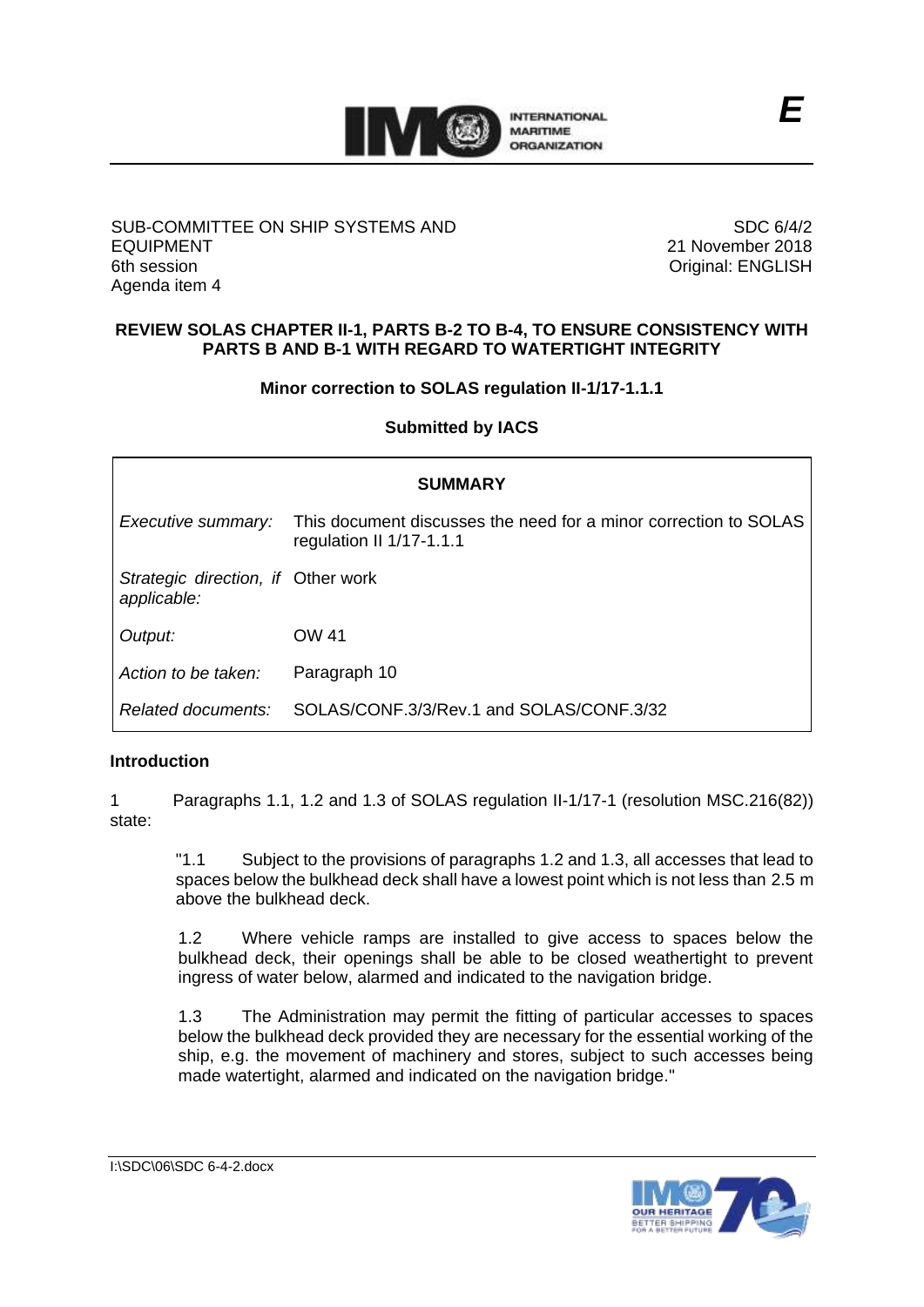2 The aforementioned requirements were transposed, without any change, from regulation 20-2 in resolution 1 of the Conference of Contracting Governments to the International Convention for the Safety of Life at Sea, 1974 adopted on 29 November 1995 (hereafter referred to as resolution 1 of 1995 SOLAS Conference).

# **Discussion**

3 Having carefully checked the history of the development of the above provisions, IACS is of the view that the reason for the introduction of paragraphs 1.2 and 1.3 was not only to ensure weather-tightness/water-tightness of accesses leading to spaces below the bulkhead deck, but also to provide exemptions/relaxations from the requirement in paragraph 1.1.

4 The view expressed in paragraph 3 above is based on the word "notwithstanding" in the initial draft text of paragraph 1.2 (SOLAS/CONF.3/3/Rev.1, page 9 of the annex, which is reproduced in annex 1; and also the reasoning provided by Japan regarding the proposed amendments to paragraph 1 (SOLAS/CONF.3/32, page 3 of the annex, which is reproduced in annex 2).

5 IACS believes that it was not the intention of Japan to propose the deletion of paragraph 1.2, i.e. the numbering of paragraphs 1.2, 1.3 and 1.4 is incorrect and, therefore, should read ".3", ".4" and ".5". It is noted that the word "bulkhead" appears twice in the third sentence of the "Reason", which IACS understands should read as "bulkhead deck".

6 Taking into account the above comments, IACS is of the view that the words "subject to" in paragraph 1.1 of SOLAS regulation II-1/17-1 should mean "except" or "notwithstanding". However, a literal reading of the text means "on condition of compliance with" or "in addition to the compliance with". IACS is aware that this wording causes considerable confusion about how vehicles can be loaded into spaces below the bulkhead deck.

7 Consequently, IACS proposes that the text of paragraph 1.1 of SOLAS regulation II-1/17-1 be amended, so as to remove the current ambiguity and to facilitate the global and consistent implementation of this regulation, as it impacts the design of ro-ro passenger ships, specifically regarding the arrangements for accesses leading to spaces below the bulkhead deck.

## **Proposals**

8 IACS proposes to remove the current ambiguity by amending paragraph 1.1 of SOLAS regulation II-1/17-1, as shown below (deletions and additions):

"1.1 Subject to the provisions of paragraphs 1.2 and 1.3, all All accesses that lead to spaces below the bulkhead deck shall have a lowest point which is not less than 2.5 m above the bulkhead deck, unless the access is covered by the provisions in paragraphs 1.2 or 1.3. "

9 IACS considers that the above proposed amendments may be considered a "minor correction", as explained in paragraph 3.2(vi) of document C/ES.27/D.

## **Action requested of the Sub-Committee**

10 The Sub-Committee is invited to consider the foregoing, in particular the proposals in paragraphs 8 and 9 above; and take action, as appropriate.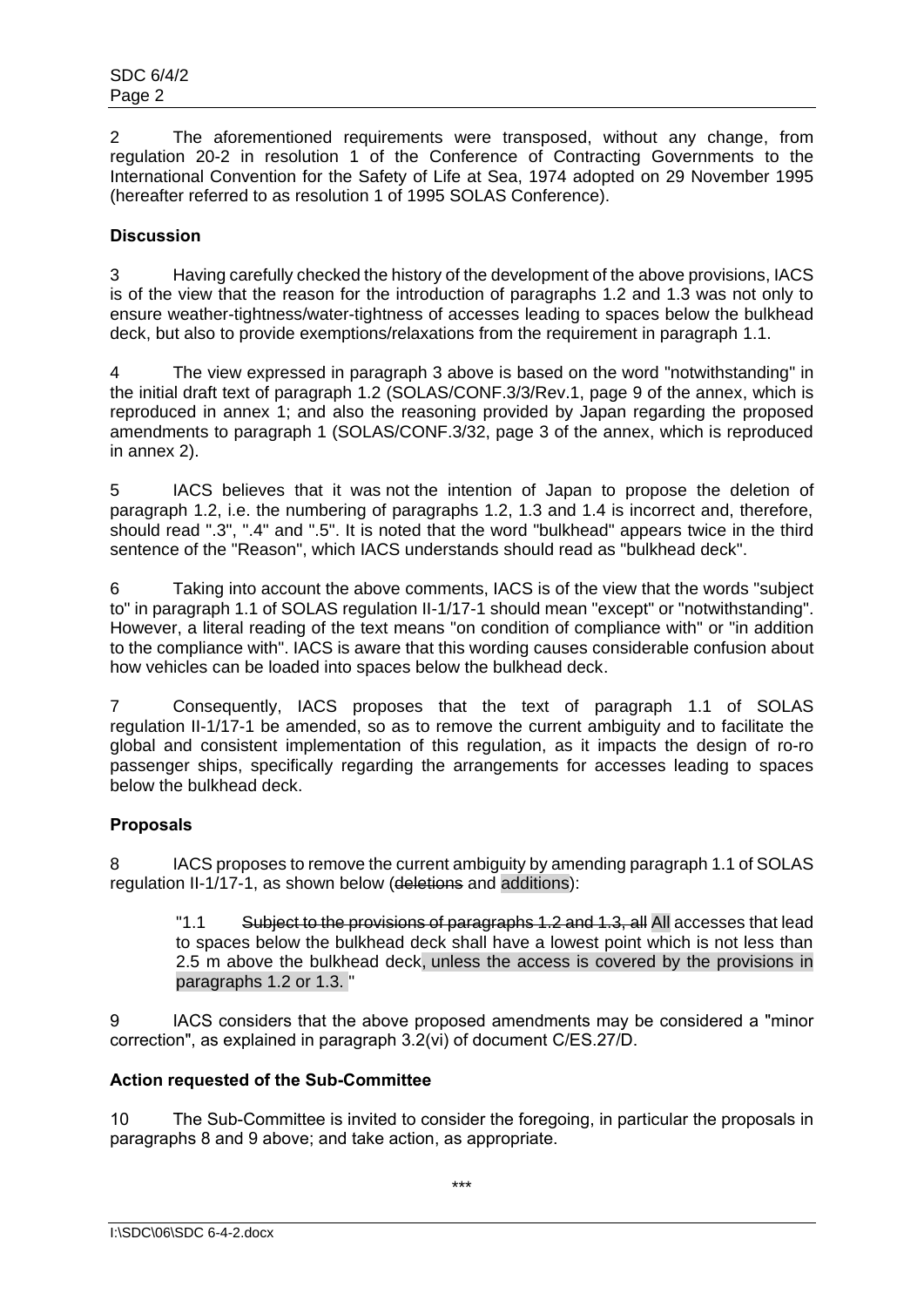## **ANNEX 1**

#### **EXTRACT FROM DOCUMENT SOLAS/CONF.3/3/REV.1<sup>1</sup>**

#### "Regulation 20-2

Watertight integrity from the ro-ro deck (bulkhead deck) to spaces below

- 1 In ro-ro passenger ships constructed on or after [1 January/July 1997]
	- .1 all accesses that lead to spaces below the bulkhead deck shall have a lowest point which is not less than 2.5 m above the bulkhead deck;
	- .2 notwithstanding the requirements of subparagraph .1, the Administration may authorize the fitting of particular accesses to below the bulkhead deck provided they are necessary for the essential working of the ship, e.g. the movement of machinery and stores, subject to such accesses being made watertight, alarmed and indicated to the navigation bridge:
	- .3 the accesses referred to in subparagraph .2 shall be closed before the ship leaves the berth on any voyage and shall remain closed until the ship is at its next berth;
	- .4 the master shall ensure that an effective system of supervision and reporting of the closing and opening of such accesses referred to in subparagraph .2 is implemented; and
	- .5 the master shall ensure, before the ship leaves the berth on any voyage, that an entry in the logbook, as required by regulation 25, is made of the time of the last closing of the accesses referred to in subparagraph .2."

\*\*\*

-

<sup>1</sup> Underlined emphasis provided by IACS.